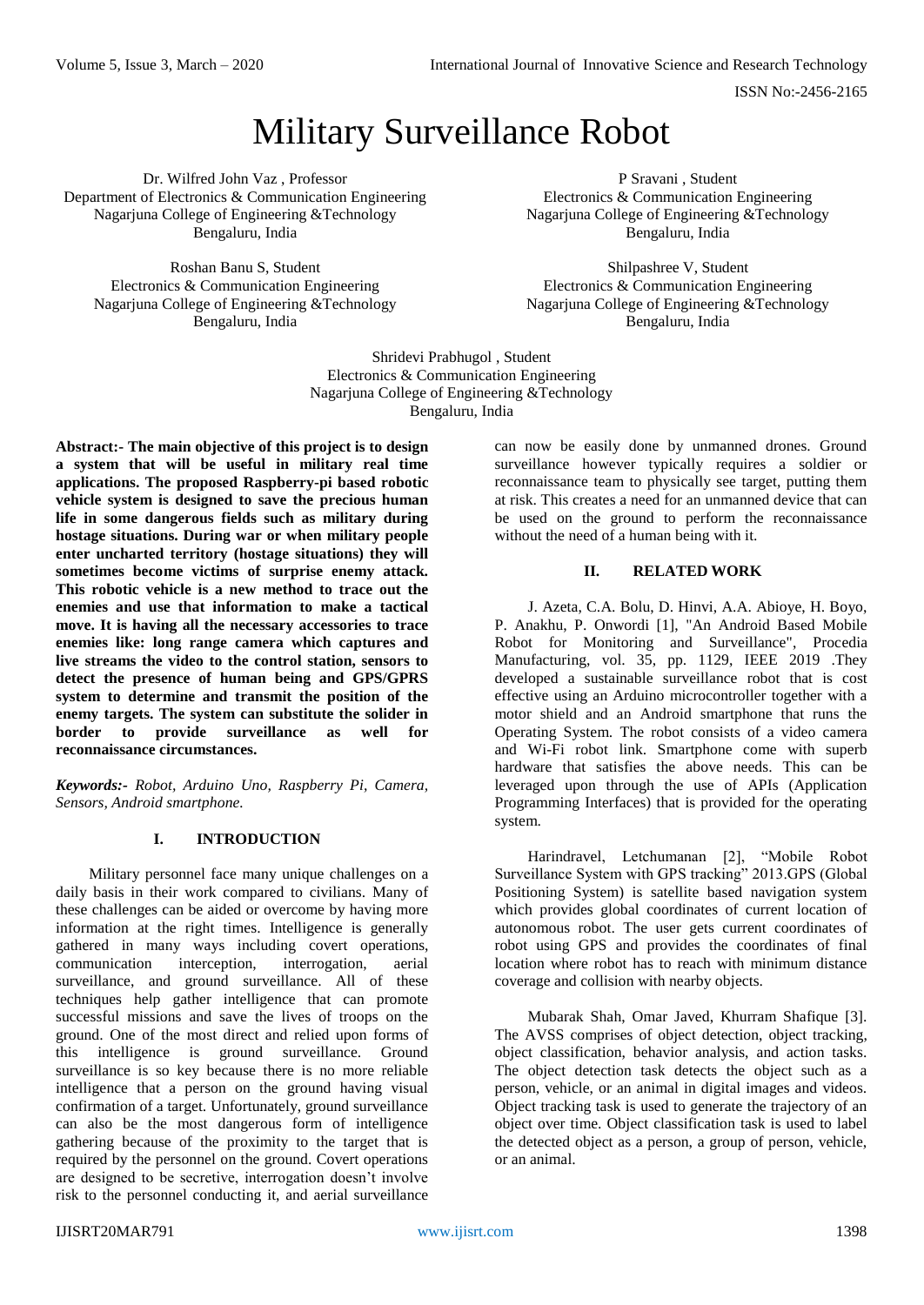ISSN No:-2456-2165

Deepika R, Prathyusha K, Amulya P [4]. This paper shows the framework on vision based interface that has designed to instruct a humanistic robot through gestures using image processing. Image predefining and blob detection techniques are used to obtain sign language. Then we evaluating the images to recognize the gesture given by the user in front of a web camera and take relevant movements (like clicking picture, moving bot, etc). The application is developed using Open CV libraries and Microsoft Visual C++. The movements obtained by processing the live images are used to command a humanistic robot with simple capabilities. A commercial robotic human toy robot Robosapien was used as the o/p module of the system. The robot was consolidate to

computer by USB-UIRT (Universal Infrared Receiver and Transmitter) module.

K. Shantanu [5], explained the design and implementation of a wireless robot. This robot is controlled by the internet and it uses the PIR sensors for detecting the living bodies. Also, the robot is equipped with a camera which is controlled through a web page.

P. Surendra [6], Designed a video surveillance robot for monitoring purposes. The robot is able to detect human movement. They proposed a low cost four wheels surveillance robot by using Arduino microcontroller and ZigBee technology. The system is very suitable for monitoring especially in areas where there is no internet.



#### **III. METHODOLOGY**

Fig 1:- System Architecture

The Robot is controlled by Arduino Uno and Raspberry Pi. The Arduino Uno controls the Motor system and Raspberry Pi controls the Visual system.

Motor drivers acts as an interface between the motors and the control circuits. Motor system is used to move a robot with a desired speed and the Ultrasonic

sensor is used to measure the distance from robotic vehicle to an obstacle. Wi-Fi module is used for communication between robotic system and control unit. GSM and GPS modules are used to determine and transmit the position of the enemy targets and long range camera will captures and live streams the video to the control station.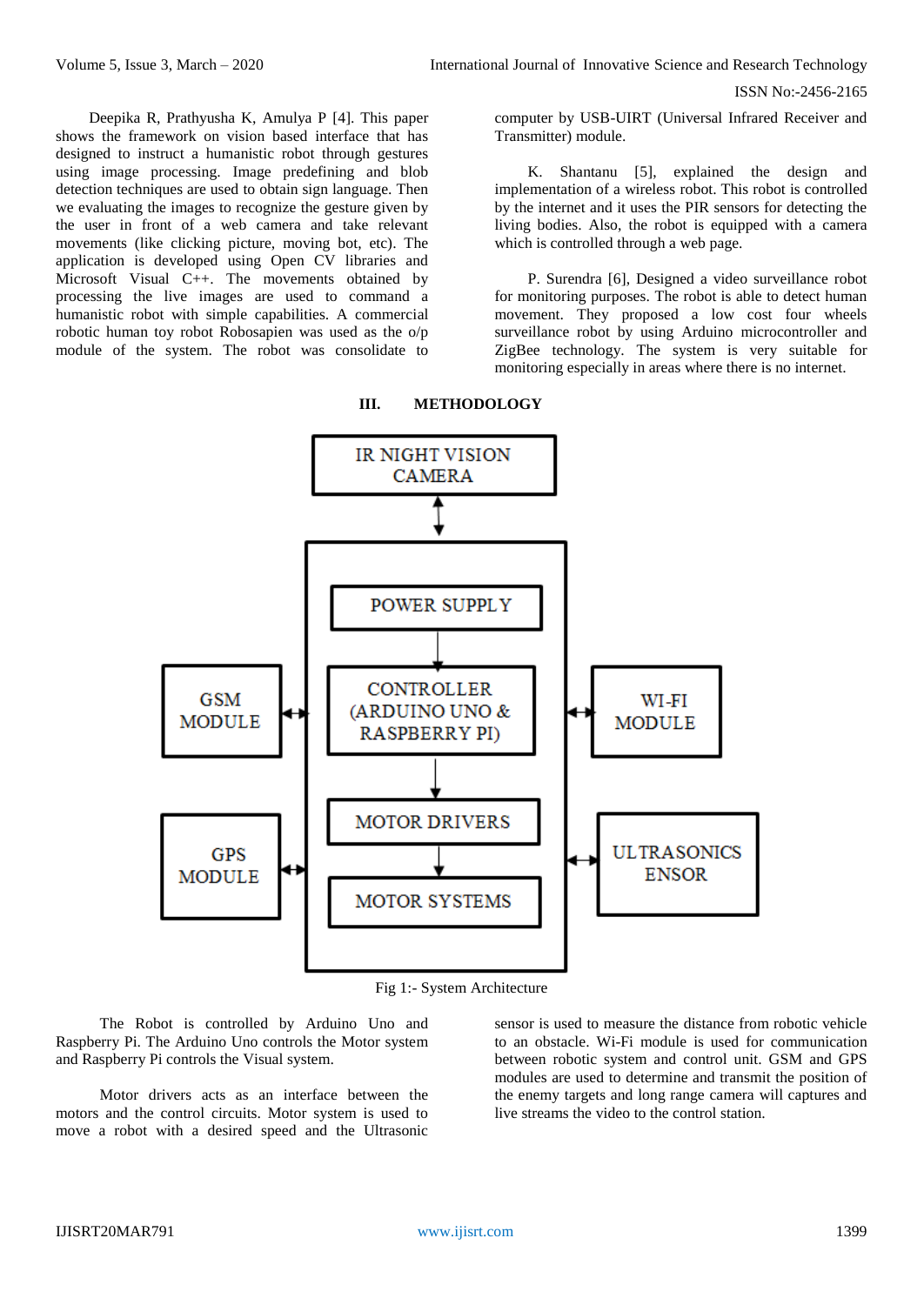ISSN No:-2456-2165

# **IV. FLOW CHART AND WORKING**



Fig 2:- Data flow diagram